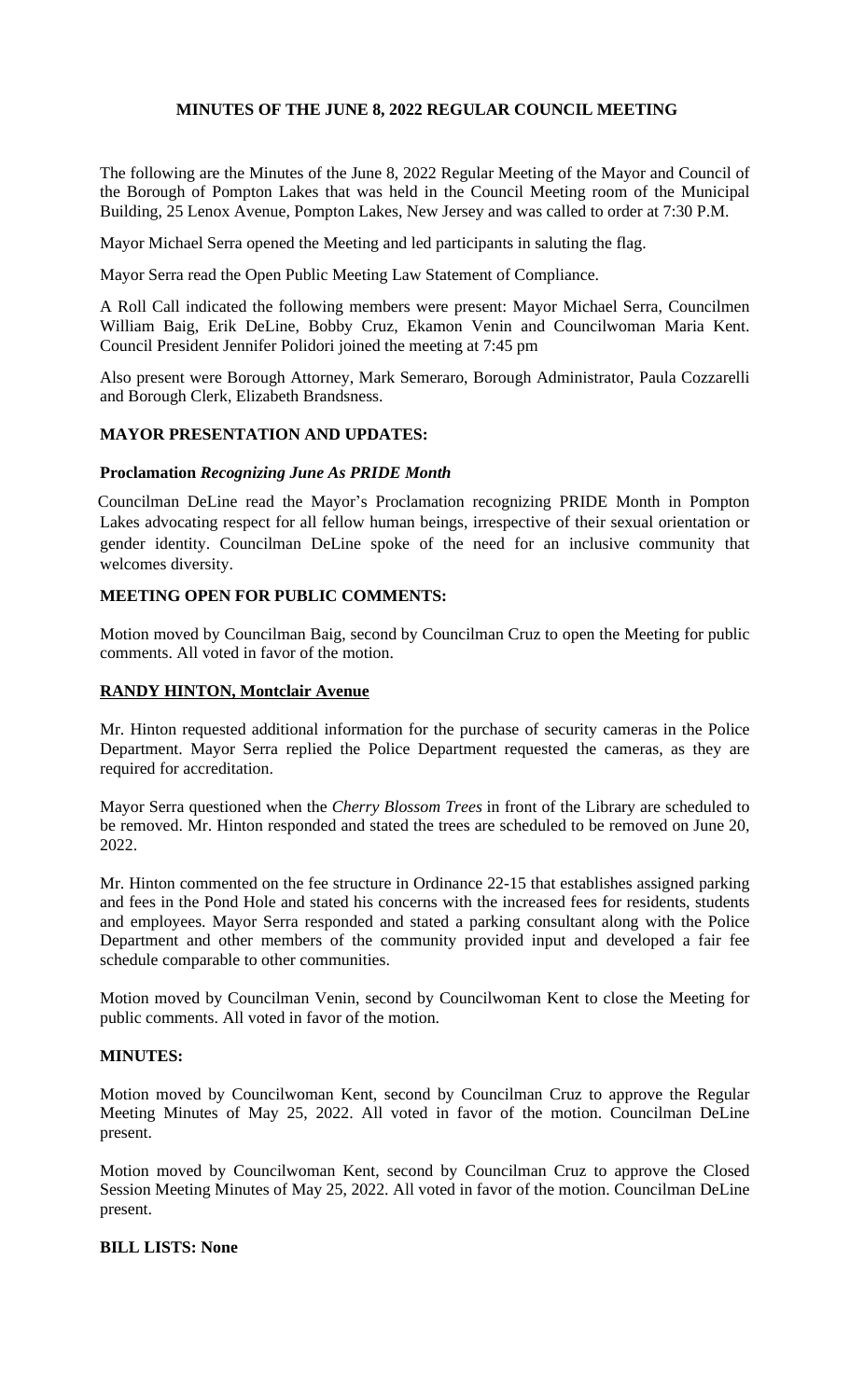| <b>Current Fund</b>        |    |
|----------------------------|----|
| Capital Fund               |    |
| <b>Recreation Trust</b>    | S  |
| Unemployment               |    |
| Dog Trust Account          | \$ |
| <b>Other Trust Account</b> |    |
| Clerk's Account            | \$ |
| <b>Open Space Trust</b>    |    |

## **PETITIONS: None**

#### **CONSENT AGENDA:**

*(No Council Members Required Any Resolutions to Be Pulled from the Consent Agenda for Separate Action)*

**WHEREAS**, the Mayor and Council of the Borough of Pompton Lakes has reviewed the Consent Agenda consisting of various proposed Resolutions, and

**WHEREAS**, the Mayor and Council of the Borough of Pompton Lakes does not desire to remove any Resolutions for individual action from that Agenda, and

**NOW, THEREFORE, BE IT RESOLVED** that the following Resolutions on the Consent Agenda are hereby approved:

- 1. Resolution 22-172 Authorizing Return Of Road Opening Maintenance Escrow Deposited With The Borough By Elizabeth Manno
- 2. Resolution 22-173 Authorizing Return Of Road Opening Maintenance Escrow Deposited With The Borough By Christopher Conte
- 3. Resolution 22-174 Authorizing Refund Of Outside Lien Block 3700 Lot 21
- 4. Resolution 22-175 2022-2023 Liquor License Renewals Borough Of Pompton Lakes
- 5. Resolution 22-176 Accepting The Resignation Of JoAnn Hauselben From The Pompton Lakes Municipal Court
- 6. Resolution 22-177 A Resolution Of The Borough Council Of The Borough Of Pompton Lakes Authorizing The Transfer Of A Tax Sale Premium To The Current Fund
- 7. Resolution 22-178 Authorizing Payment In Lieu Of Health Benefits To Qualified Borough Employees
- 8. Resolution 22-179 Authorizing The Borough To Purchase Security Cameras For The Pompton Lakes Police Department From Monarch Technology Solutions LLC In The Amount Of \$2,542.00
- 9. Resolution 22-180 Authorizing The Approval Of Payment #2 To AB Designs Contracting Corp For Pompton Lakes Library Improvements In The Amount Of \$59,780.00
- 10. Resolution 22-181 Approving A Chapter 159 Resolution Providing For The Insertion Of A Special Item Of Revenue In The 2022 Budget (FY 2022 Clean Community Grant)

Motion moved by Councilman Baig, second by Councilman DeLine to approve the Consent Agenda. All voted in favor of the motion.

#### **RESOLUTION 22-172**

**WHEREAS,** Pursuant to Chapter 161 of the Code of the Borough of Pompton Lakes, Elizabeth Manno (hereinafter referred to as the "applicant") applied for a road opening permit for a new driveway within property commonly known as 421 Lincoln Avenue, Block 6702 Lot 12; and

**WHEREAS**, the permit #21-02 was issued on May 20, 2021 and approximately one year has elapsed since the work was performed; and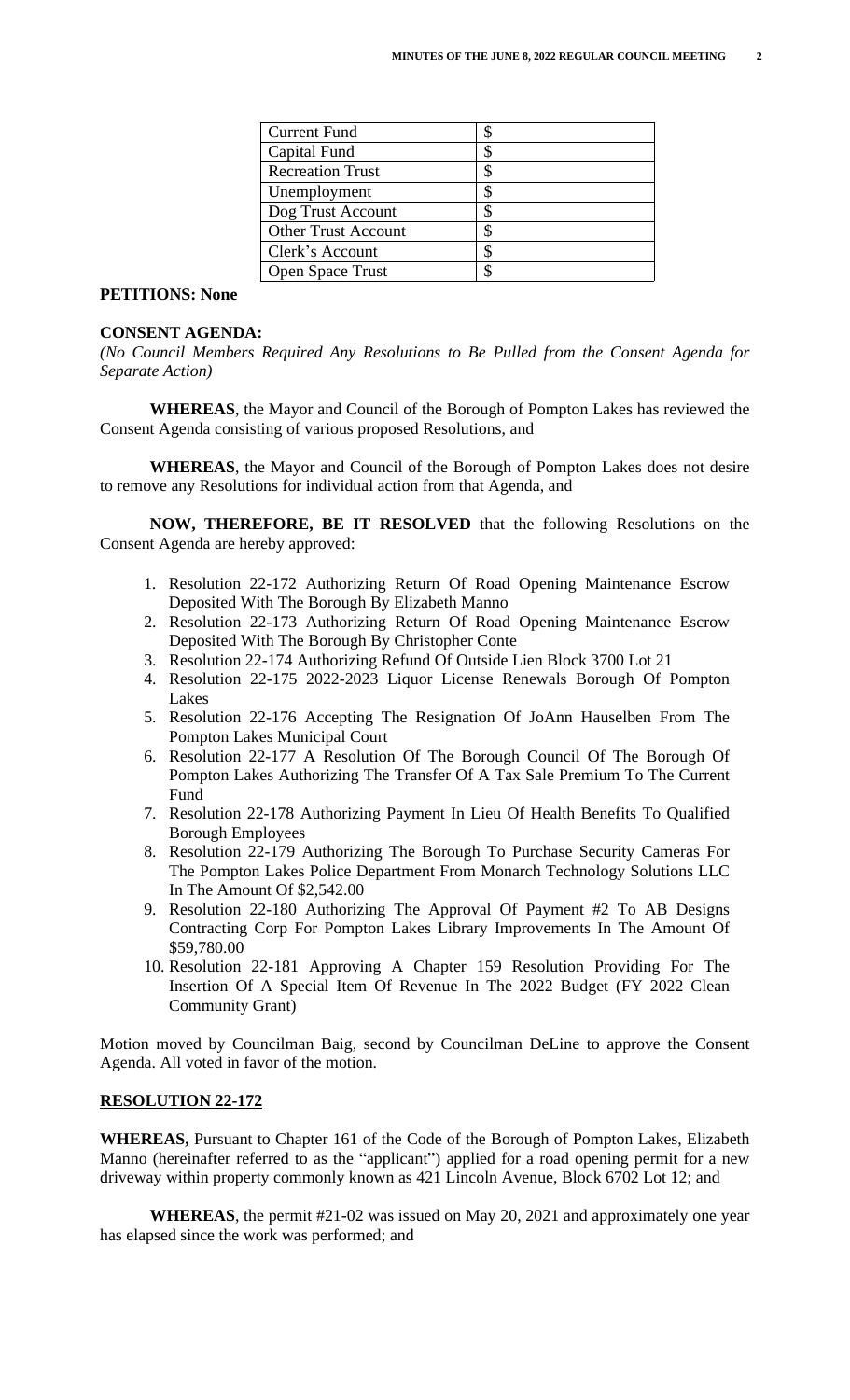**WHEREAS,** as part of the application and pursuant to code, the applicant deposited escrow in the amount of \$350 Engineers Fees and a \$500 Maintenance Restoration to insure the roadway repairs would remain satisfactory; and

**WHEREAS**, the applicant completed roadway repairs and reconstruction to 421 Lincoln Avenue and the roadway reconstruction has been inspected and approved by Ferriero Engineering, Inc. at a submitted cost of \$63.75 to be deducted from the Engineers Fees; and

**WHEREAS,** the Maintenance Restoration in the amount of \$500.00 will be reimbursed from the escrow account number T-19-56-300-149 and the Engineer's Fee in the amount of \$286.25 will be reimbursed from the escrow account number T-19-56-300-150 be released to the applicant; and

**NOW, THEREFORE, IT IS RESOLVED BY THE MAYOR AND COUNCIL OF THE BOROUGH OF POMPTON LAKES THAT** the proper Borough Officials are hereby authorized to return Maintenance Restoration in the amount of \$500.00 and the Engineer's Fee in the amount of \$286.25 held in escrow that was deposited by Elizabeth Manno, consistent with the foregoing Resolution.

**BE IT FURTHER RESOLVED** that the Chief Financial Officer (CFO) has certified that sufficient uncommitted funds in the amount of \$286.25 are available in the 2022 Borough of Pompton Lakes Budget for the purposes set forth herein.

#### **RESOLUTION 22-173**

**WHEREAS,** Pursuant to Chapter 161 of the Code of the Borough of Pompton Lakes, Christopher Conte (hereinafter referred to as the "applicant") applied for a road opening permit for a new driveway within property commonly known as 417 Lincoln Avenue, Block 6702 Lot 11; and

**WHEREAS**, the permit #21-01 was issued on May 20, 2021 and approximately one year has elapsed since the work was performed; and

**WHEREAS,** as part of the application and pursuant to code, the applicant deposited escrow in the amount of \$350 Engineers Fees and a \$500 Maintenance Restoration to insure the roadway repairs would remain satisfactory; and

**WHEREAS**, the applicant completed roadway repairs and reconstruction to 417 Lincoln Avenue and the roadway reconstruction has been inspected and approved by Ferriero Engineering, Inc. at a submitted cost of \$63.75 to be deducted from the Engineers Fees; and

**WHEREAS,** the Maintenance Restoration in the amount of \$500.00 will be reimbursed from the escrow account number T-19-56-300-149 and the Engineer's Fee in the amount of \$286.25 will be reimbursed from the escrow account number T-19-56-300-150 be released to the applicant; and

**NOW, THEREFORE, IT IS RESOLVED BY THE MAYOR AND COUNCIL OF THE BOROUGH OF POMPTON LAKES THAT** the proper Borough Officials are hereby authorized to return Maintenance Restoration in the amount of \$500.00 and the Engineer's Fee in the amount of \$286.25 held in escrow that was deposited by Christopher Conte, consistent with the foregoing Resolution.

**BE IT FURTHER RESOLVED** that the Chief Financial Officer (CFO) has certified that sufficient uncommitted funds in the amount of \$286.25 are available in the 2022 Borough of Pompton Lakes Budget for the purposes set forth herein.

## **RESOLUTION 22-174**

Pursuant to the facts as stated therein, I respectfully request the adoption of the following resolution: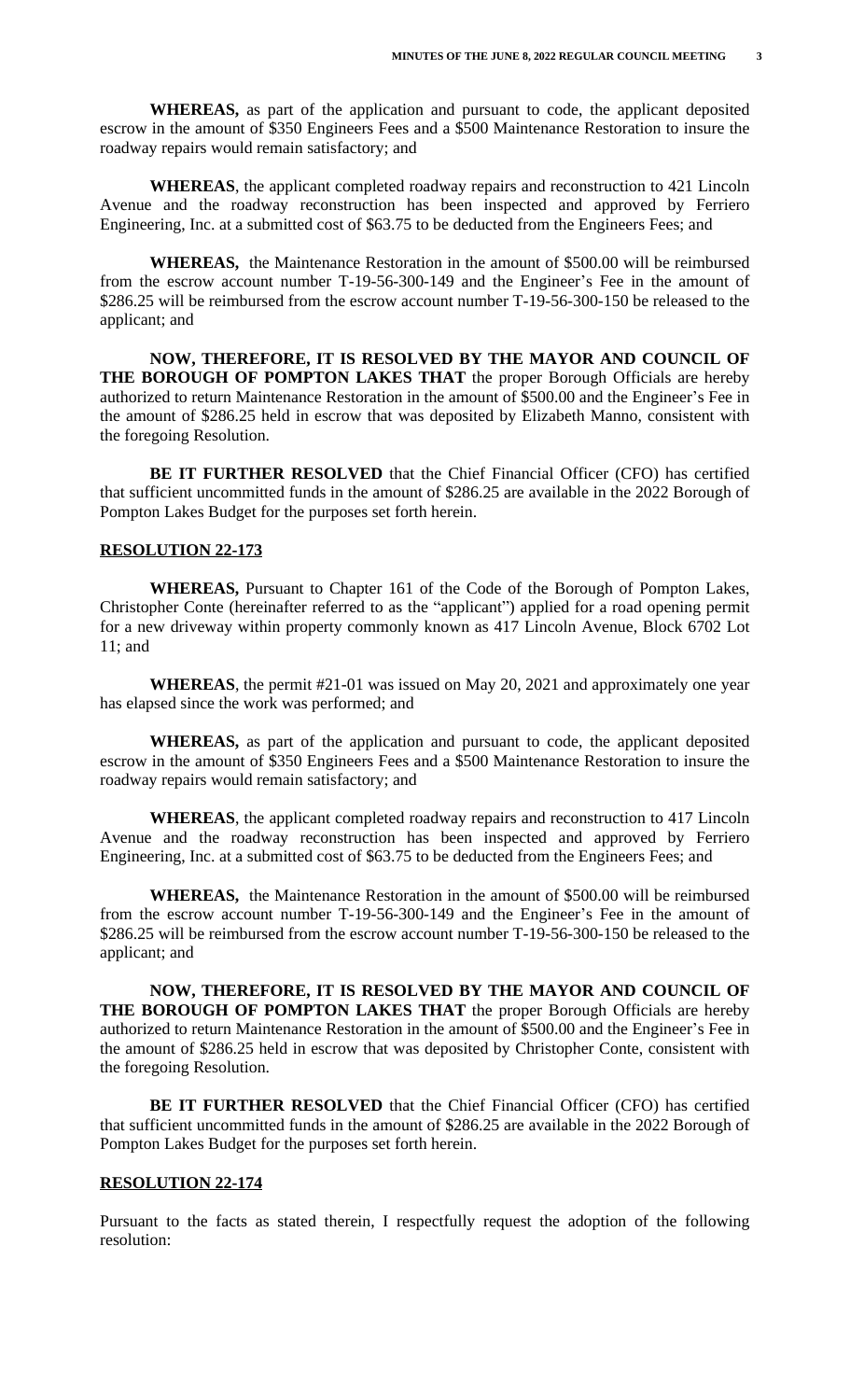**WHEREAS**, the Collector of Taxes has reported receiving the amounts shown below for the redemption of the respective lien(s), and

**NOW, THEREFORE BE IT RESOLVED**, that the proper officers be and they are hereby authorized and directed to pay the indicated amount to the holder of the lien certificate(s) as hereinafter shown below:

|                                                                           | LC#      | DOS      | B/L                                    | Amount      | Pay to the Lien Holder                                                    |
|---------------------------------------------------------------------------|----------|----------|----------------------------------------|-------------|---------------------------------------------------------------------------|
| GEYER JR, PAUL &<br>MABEL<br>755 COLFAX AVE<br>POMPTON LAKES, NJ<br>07442 | 19-00010 | 10/02/19 | 755<br><b>COLFAX</b><br>AVE<br>3700/21 | \$46,406.36 | PHOENIX FUNDING, INC<br>1148 SPRINGFIELD AVENUE<br>MOUNTAINSIDE, NJ 07092 |
|                                                                           |          |          | PREMIUM                                | \$21,000.00 |                                                                           |
|                                                                           |          |          | <b>TOTAL</b>                           | \$67,406.36 |                                                                           |

**BE IT FURTHER RESOLVED** that the Chief Financial Officer (CFO) has certified that sufficient uncommitted funds in the amount of \$67,406.36 are available in the 2022 Borough of Pompton Lakes Budget for the purposes set forth herein.

#### **RESOLUTION 22-175**

**WHEREAS,** the following Liquor Licenses are due for 2022-2023 renewal; and

**WHEREAS,** the Clerk is in receipt of all necessary fees for the following licenses; and

 **WHEREAS,** all inspecting agencies have presented approval for renewal of said Licenses.

 **NOW, THEREFORE, BE IT RESOLVED,** that the Mayor and Council of the Borough of Pompton Lakes do hereby renew the following Liquor Licenses for 2022-2023:

| <b>Owner/Location</b>                   | License number     |
|-----------------------------------------|--------------------|
| D & D Restaurants, Inc.                 | 1609-33-009-008    |
| T/A Mack's                              | *Special Condition |
| 300 Wanaque Ave                         |                    |
| J & N Liquors, Inc.                     | 1609-44-001-004    |
| 211-213 Wanaque Avenue                  |                    |
| <b>Panchamrut Liquors</b>               | 1609-44-010-009    |
| T/A Empire Wines & Liquors              |                    |
| 84 Wanaque Avenue                       |                    |
| Amazing Grays, LLC                      |                    |
| T/A Amazing Grapes/Beef Trust Kitchen & | 1609-33-012-013    |
| Bar/Gray's Craft House                  |                    |
| 23 Wanaque Avenue                       |                    |
| Grace Keira, Inc.                       | 1609-33-011-011    |
| T/A Thatcher McGhee's                   | *Special Condition |
| 6 Wanaque Avenue                        |                    |

## **\*Special Condition**

**BE IT FURTHER RESOLVED,** all liquor license establishments granted an extension of premises in a place-to-place transfer shall provide and maintain security barrier(s) to separate the extended premises from public areas. Such barrier(s) shall be in compliance with the New Jersey Division of Alcoholic Beverage Control and Borough of Pompton Lakes Chapter 59 Alcoholic Beverages Section 59-11 Visibility of Interiors.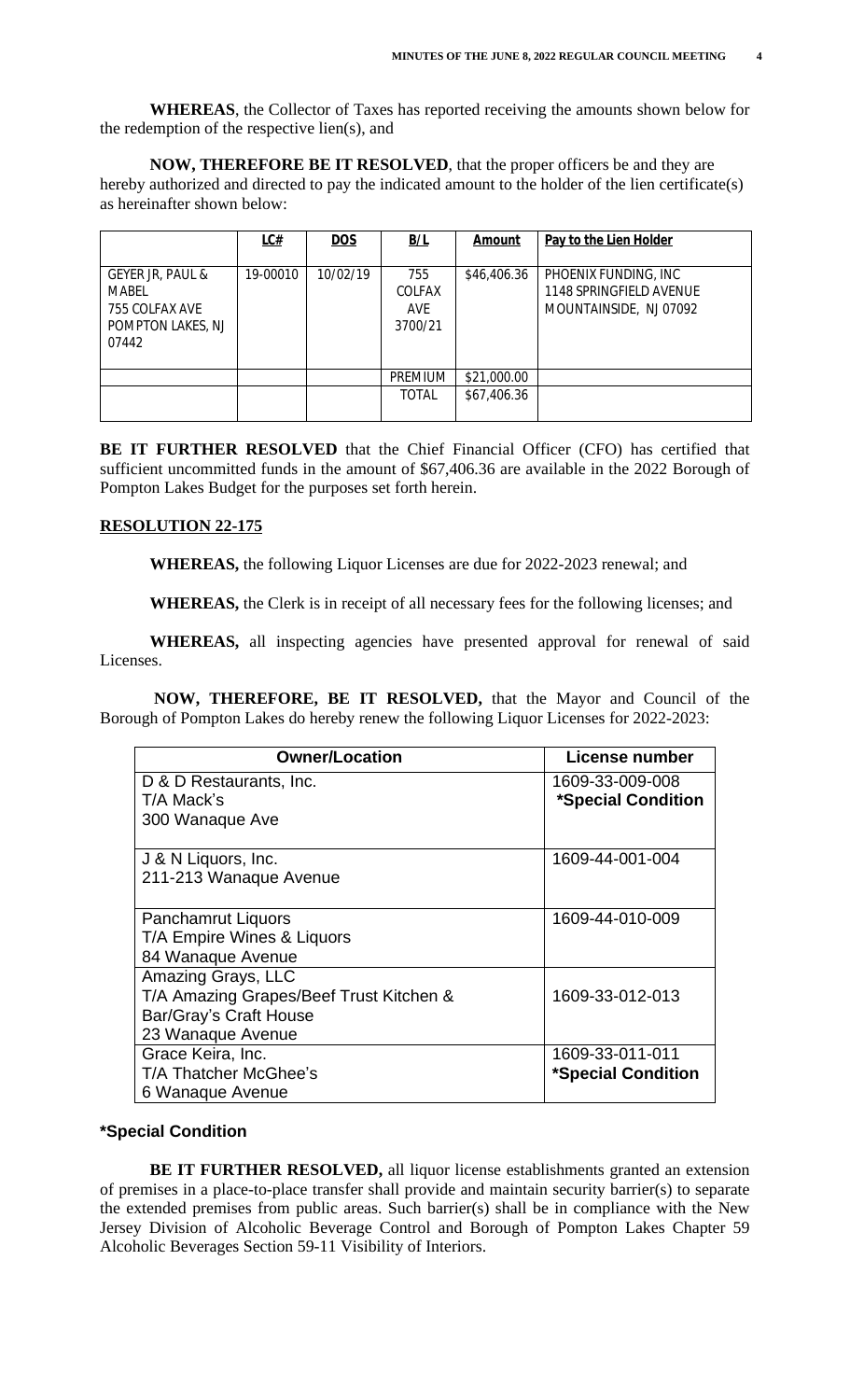#### **RESOLUTION 22-176**

**WHEREAS,** Joann Hausleben notified the Municipal Magistrate that she would be resigning from her position of violations clerk effective June 10, 2022; and

**WHEREAS,** her formal letter dated May 27, 2022 is on file with the Borough.

**NOW, THEREFORE, BE IT RESOLVED** by the Mayor and Council of the Borough of Pompton Lakes, County of Passaic and State of New Jersey that it hereby accepts this letter of resignation and thanks JoAnn for her service to the Borough and wishes her well in her future endeavors.

#### **RESOLUTION 22-177**

**WHEREAS**, a tax sale took place on 06/29/2011, after which funds, including a \$15,600.00 premium, for Block 9500, Lot 60 were deposited into the Trust Fund of the Borough of Pompton Lakes; and

**WHEREAS**, according to NJSA 54:5-33, if redemption is not made within five years from the Date of the sale, the premium payment shall be turned over to the Treasurer of the Municipality and become part of the funds of the municipality; and

**THEREFORE, BE IT RESOLVED**, by Mayor and Council of the Borough of Pompton Lakes, County of Passaic, and State of New Jersey of that the following premium shall be removed from trust and transferred to the Current Fund:

Block 9500 Lot 60 Certificate # 11-00009 in the amount of \$15,600.00; and

**BE IT FURTHER RESOLVED**, that Mayor and Council do hereby authorize the records of Tax Collector for said block and lot be adjusted accordingly.

This resolution shall take effect immediately.

#### **RESOLUTION 22-178**

**WHEREAS,** the Borough has negotiated with both employee bargaining units contract language providing for an employee to opt out of receiving health benefits from the Borough when the employee is covered by a bona fide health plan from their spouse or other source, as provided by statute; and

**WHEREAS,** the Borough agrees to refund 25% of the premium of the N.J. Direct 15 plan or \$5,000.00, whichever is less, for which the employee is eligible to the opting out employee, payable in equal installments by pay period during the course of the plan year, as long as the employee is covered by such optional insurance; and

**WHEREAS,** an employee has provided the Borough Administrator with proof of such coverage and the documents have been found satisfactory by the Borough Administrator;

**WHEREAS**, Sean Kesenheimer was hired effective March 8, 2021 and elected to waive N.J. Direct 15 plan health benefits upon hire.

**NOW, THEREFORE, BE IT RESOLVED** by the Mayor and Council of the Borough of Pompton Lakes, County of Passaic and State of New Jersey that the named employee was not provided with health benefits in 2021 and shall not be provided health benefits, but shall receive a refund of premium payment as shown herein: \$4,999.92 annually retroactive from date of hire.

**BE IT FURTHER RESOLVED** that the Treasurer has certified that sufficient funds are available in the 2022 Borough of Pompton Lakes Budget for the purposes set forth herein.

#### **RESOLUTION 22-179**

**WHEREAS,** the Borough of Pompton Lakes Police Department requires the purchase of security cameras for the evidence room in accordance with Accreditation requirements; and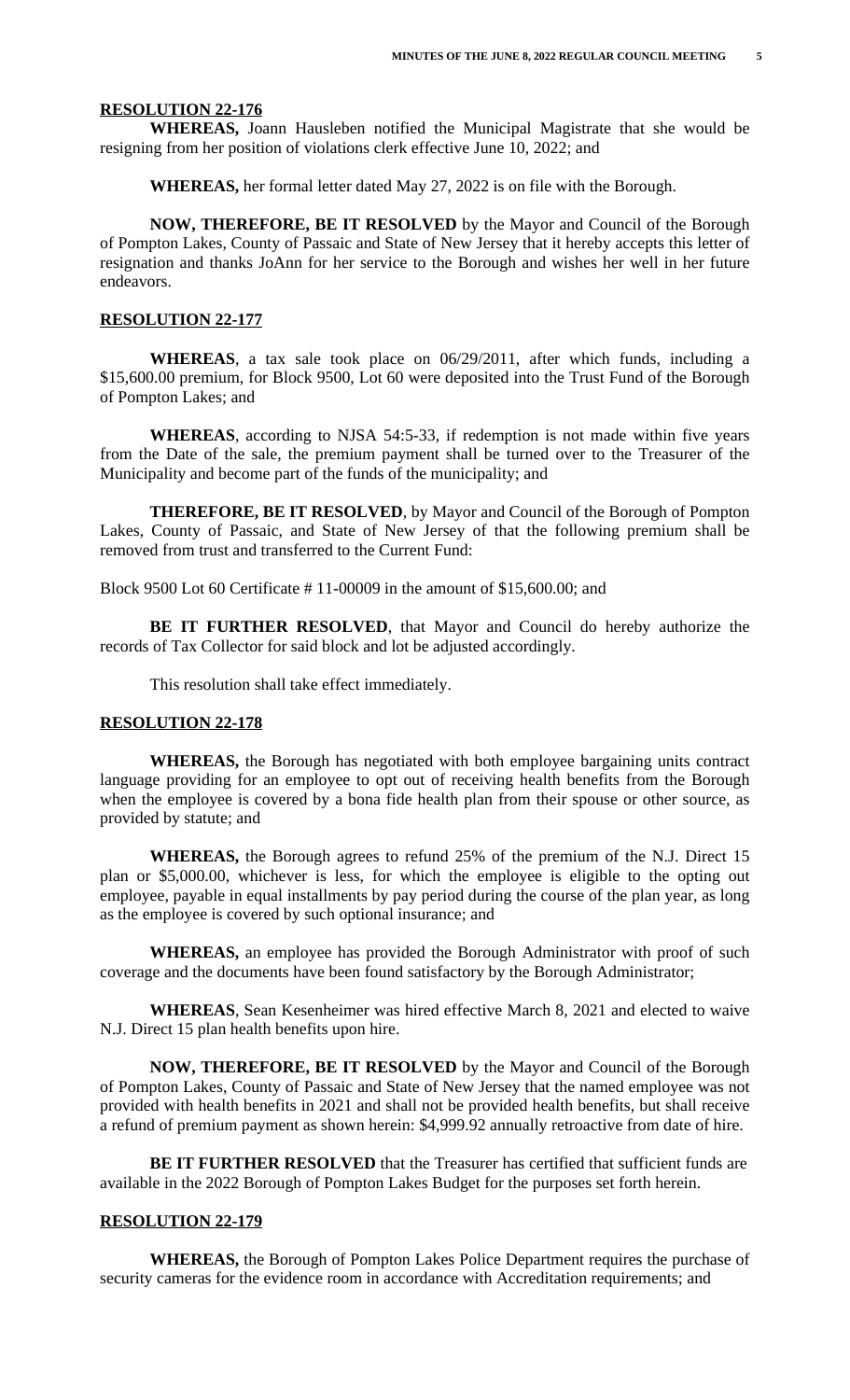**WHEREAS**, the Borough of Pompton Lakes desires to purchase security cameras from Monarch Technology Solutions LLC for the Police Department evidence room in the amount of \$2,542.00; and

**WHEREAS,** the Treasurer has certified funds are available in the 2022 Budget Account #2-01-44-905-101.

**NOW THEREFORE BE IT RESOLVED** by the Mayor and Council of the Borough of Pompton Lakes, County of Passaic, State of New Jersey that the Borough is authorized to purchase security cameras for the evidence room in accordance with Accreditation requirements from Monarch Technology Solutions for the Pompton Lakes Police Department evidence room in the amount of \$2,542.00

**BE IT FURTHER RESOLVED,** that the Treasurer has certified that sufficient uncommitted funds are available in the 2022 Budget Account #2-01-44-905-101.

#### **RESOLUTION 22-180**

**WHEREAS,** AB Designs Contracting Corp. was awarded the contract for Pompton Lakes Library Improvements in the amount of \$183,000; and

**WHEREAS**, payment #2 has been recommended to be paid by James P. Cutillo  $\&$ Assoc. in the amount of \$59,780.00 in connection with this project; and

**WHEREAS,** the Treasurer has certified funds are available in the Capital Budget account #C-04-55-855-904.

**NOW THEREFORE BE IT RESOLVED** by the Mayor and Council of the Borough of Pompton Lakes, County of Passaic, State of New Jersey hereby authorizes payment #2 to AB Designs Contracting Corp. in the amount of \$59,780.00 for Pompton Lakes Library Improvements.

**BE IT FURTHER RESOLVED,** that the Treasurer has certified that sufficient uncommitted funds are available in the Capital Budget account #C-04-55-855-904 to fund the above contract obligation.

#### **RESOLUTION 22-181**

**WHEREAS,** N.J.S.A. 40A:4-87 provides that the Director of the Division Of Local Government Services may approve the insertion of any special item of revenue in the budget of any municipality when such item shall have been available by law and the amount thereof was not determined at the time of the adoption of the budget; and

**WHEREAS,** the Director may also approve the insertion of any item of appropriation for an equal amount; and

**WHEREAS,** the Borough of Pompton Lakes wishes to amend its 2022 Budget to include an amount as revenue.

**NOW, THEREFORE, BE IT RESOLVED** that the Governing Body of the Borough of Pompton Lakes hereby requests the Director of Division of Local Government Services to approve the insertion of an item in the budget of the year 2022 in the sum of ………………………………………………………………………. \$20,348.66

which is now available as a revenue from:

Special Items of General Revenue Anticipated with Prior Written Consent of the Director of Local Government Services Public and Private Revenues Offset with Appropriations FY 2022 Clean Communities Grant

**BE IT FURTHER RESOLVED,** that a like sum of…………………….. \$20,348.66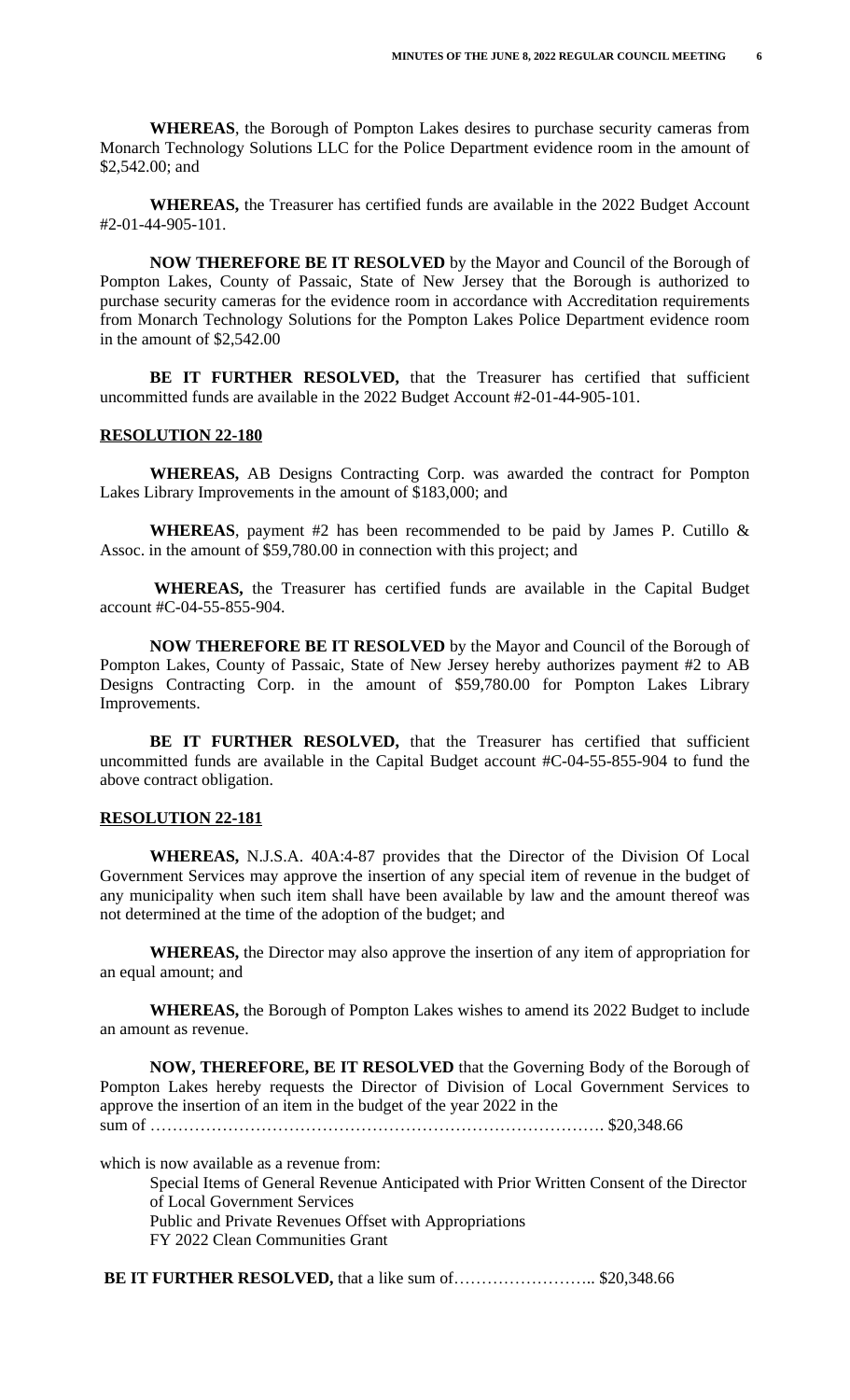be and the same is hereby appropriated under the caption of:

- General Appropriations
	- (A)Operations Excluded from CAPS Public and Private Programs Offset by Revenue FY 2022 Clean Communities Grant

# **SEPARATE ACTION RESOLUTIONS: None**

## **ORDINANCE FOR FIRST READING AND INTRODUCTION: None**

 *(Ordinances will be presented for second reading and final adoption on June 8, 2022)*

# **ORDINANCE FOR SECOND READING AND FINAL ADOPTION:**

 *(These Ordinances have been advertised and posted on the Municipal Bulletin Board)*

## **ORDINANCE 22-15**

# **AN ORDINANCE AMENDING CHAPTER 7, "TRAFFIC, " SECTION 7-44.1, "POND HOLE PARKING LOT REGULATIONS, " OF THE MUNICIPAL CODE OF THE BOROUGH OF POMPTON LAKES**

Motion moved by Councilman DeLine, second by Councilman Cruz to open the Meeting for public comments on Ordinance No. 22-15. All voted in favor of the motion.

## **RANDY HINTON, Montclair Avenue**

Mr. Hinton commented on allotted parking spaces in the Pond Hole for students and mandatory parking fees for employees working in town. Mayor Serra stated major renovations have taken place in the Pond Hole that encompasses a new traffic flow design; additional parking spaces upgraded lighting and kiosks. Mayor Serra explained that the improvements to the Pond Hole come at a cost and fees for parking in surrounding communities have also increased.

Councilman DeLine stated in the past, the Pond Hole was at risk of flooding and parking was inadequate. Councilmen DeLine stated the fees were adjusted to current times and to offset the costs for the renovation project within the Pond Hole.

Mr. Hinton questioned if the drainage problem in the Pond Hole has been resolved. Mayor Serra stated the broken pipe connection has been repaired and draining properly.

Motion moved by Councilman Venin, second by Councilman Cruz to close the Meeting for public comments on Ordinance No. 22-15. All voted in favor of the motion.

Motion moved by Councilman Venin, second by Councilman Baig to approve Ordinance No. 22-15 for Final Adoption.

## **Roll Call: Councilwoman Polidori, Yes, Councilman Venin, Yes, Councilman Baig, Yes, Councilman Cruz, Yes, Councilman DeLine, Yes, Councilwoman Kent, Yes.**

## **MAYOR MICHAEL SERRA:**

Mayor Serra reported on the following.

- attended the Memorial Day Parade and thanked Bob McGrady for organizing the event (his 49th year) and thanked all involved
- attended the Grand Opening of Empire Liquors and thanked the new business owners and wished them much success
- announced there were 128 COVID cases last month in the Borough with no deaths and few hospitalizations. Mayor Serra stated COVID numbers are stabilizing and are on the decline.
- attended an Eagle Scout Ceremony for Gaetano Allegri and congratulated him on his achievement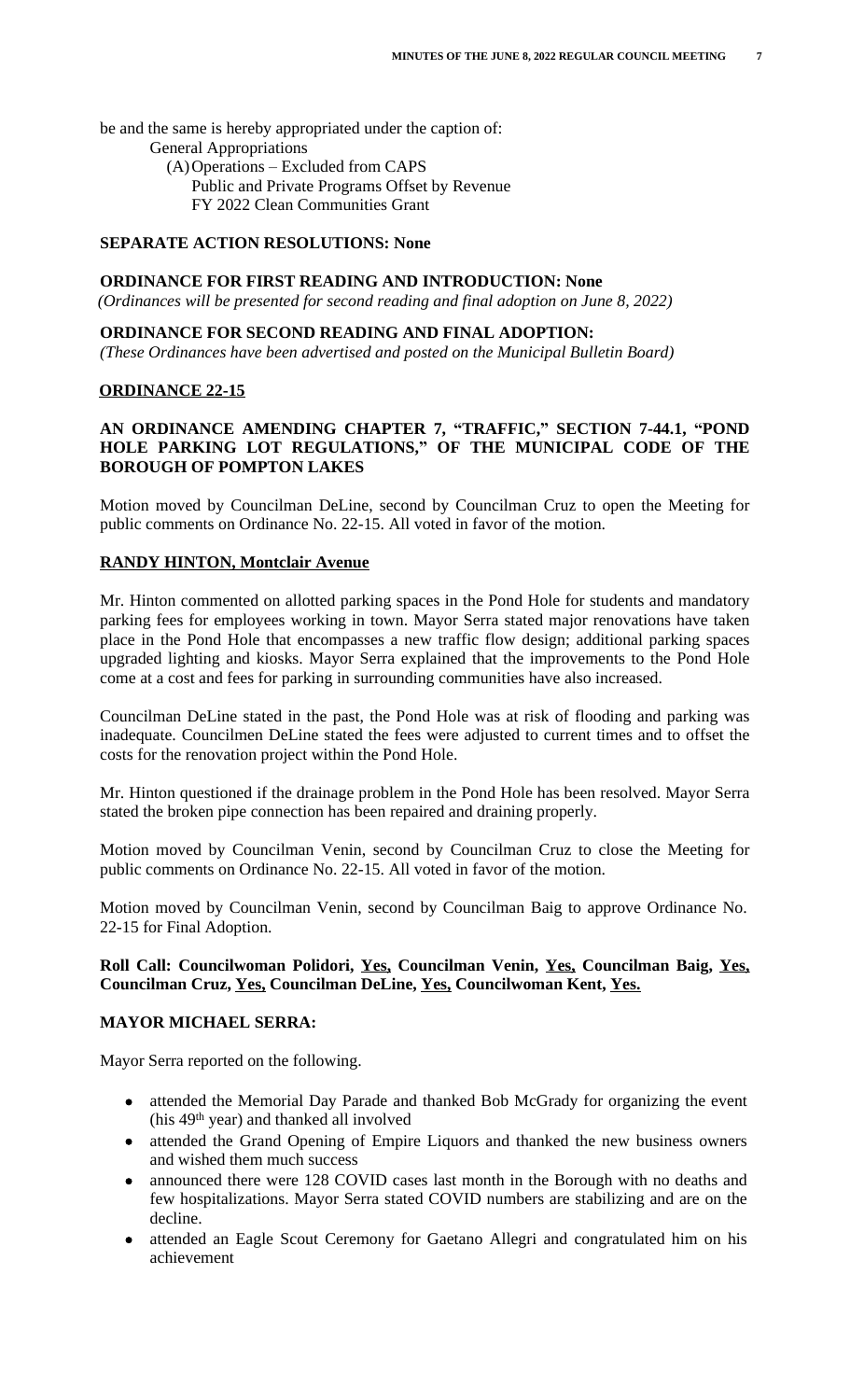- attended a Stigma Free meeting and stated there were discussions on educating the community and options to address mental health
- contacted by the creators of the *Walking Dead* who are requesting permission to film at the Pompton Lakes Borough Library building and grounds. Mayor Serra stated the Library is located on a County road so therefore the company would need to contact Passaic County. Mayor Serra noted the company would be responsible to assure there was no damage to the grounds and the building and grounds were restored. Mayor Serra questioned Council if there were any concerns to the request; all agreed to allow the filming. Councilman DeLine to provide a sample film permit resolution. Borough Attorney, Mark Semeraro to further follow up.
- met with Meridia to discuss the Downtown Redevelopment project and stated the drilling should conclude in approximately two weeks

# **COUNCIL PRESIDENT POLIDORI:**

Councilwoman Polidori reported on the following.

- attended the in person Scholarship Awards Ceremony and congratulated the recipients
- commented on the Memorial Day Parade and stated many residents attended the event
- commented on the demo and installation of the new equipment at Pacifico Gallo Park. Councilwoman Polidori provided a follow up for the contest to name the frog apparatus and stated the contest winners will be invited to attend the Ribbon Cutting.

Mayor Serra commented on the Eighth Grade Dance and stated the event was well attended. Mayor Serra thanked the parents who chaperoned for their assistance.

# **COUNCILMAN BAIG:**

Councilman Baig reported on the following.

• commented on the Police, CERT and First Aid Squad reports for the month of May, 2022

Mayor Serra announced the Town Calendar would be mailed to residents the last week in June 2022. Mayor Serra thanked Ms. Brandsness and the office staff for their assistance.

## **COUNCILMAN CRUZ:**

Councilman Cruz reported on the following.

- attended the Lakeside Middle School Spring Concert and provided some details as to the change in format
- Summer Camp for 7th, 8th and 9th graders will begin July 5 through July 15, 2022 from 10am-12pm. Summer Camp for Pre-K through 6 grade will begin June 27 through July 29 from 9am-12pm.
- Field Hockey Camp will begin on June 27 through July 1 at Hershfield Park from 8:30am-10am. Summer Volley Ball for adults June 28 through August 16 on Tuesday nights from 6pm-8pm at Hershfield Park.

Mayor Serra announced there are 140 campers registered as of this time and urged parents to enroll their children as soon as possible if they plan to attend summer camp.

## **COUNCILMAN DELINE:**

Councilman DeLine reported on the following.

- commented on the Memorial Day Parade and thanked the VFW and Bob McGrady for organizing the event
- commented on *Pride Month* and thanked the Governing Body for allowing him to read the Proclamation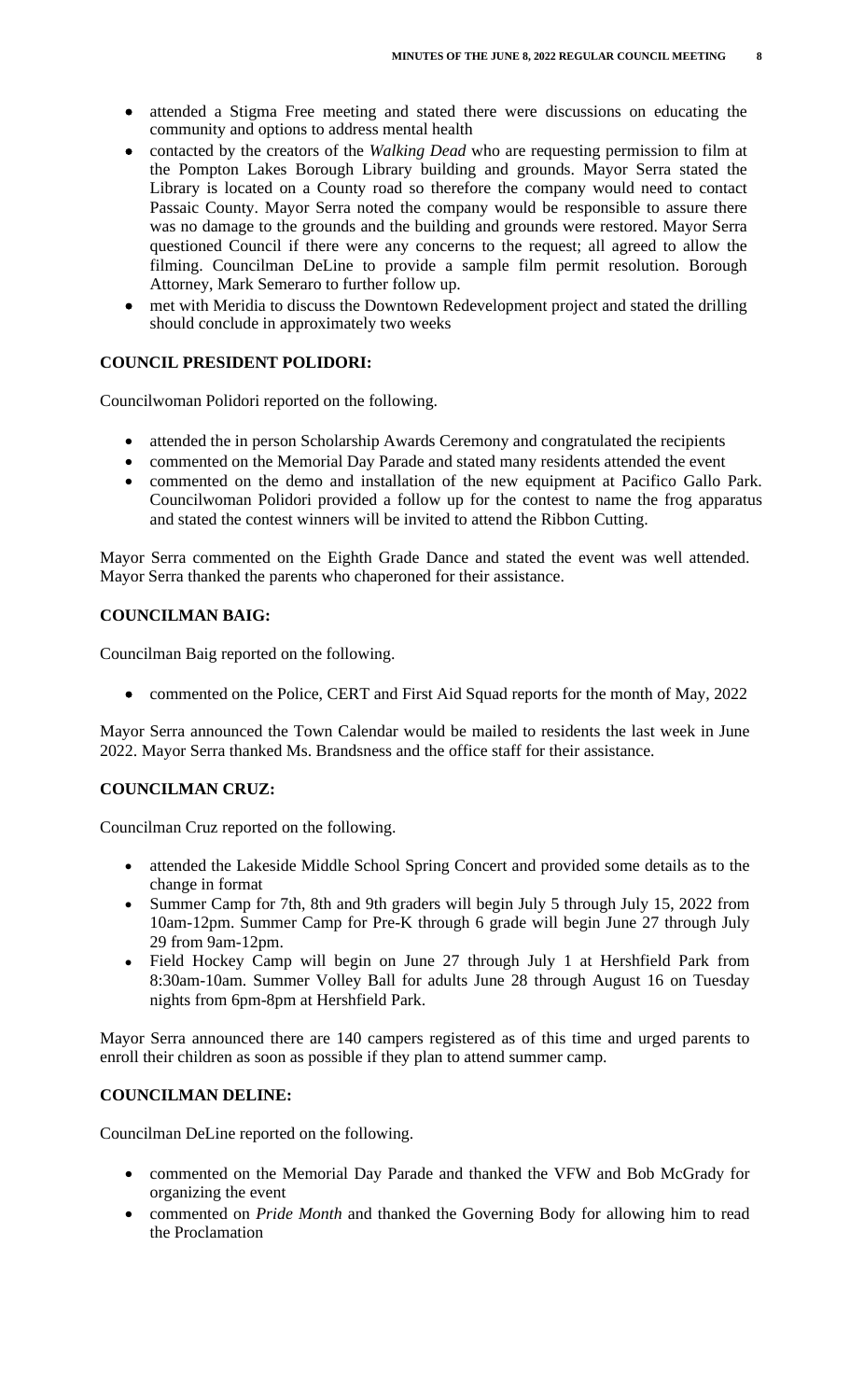- the Smiling Rhino Theater will be presenting the *Wizard of Oz* beginning on Friday, June 10, 2022 and will continue for the next three weeks to celebrate the 100<sup>th</sup> Birthday of Judy Garland
- cautioned residents to be mindful of foot and bike traffic in neighborhoods especially during the summer months when children are not in school

Mayor Serra acknowledged the benefits for a live theater in Town and thanked the Rhino Theater for their live performances.

## **COUNCILWOMAN KENT:**

Councilwoman Kent reported on the following.

- brush collection for the entire Town will end on July 1, 2022. Brush may be taken to the Recycling Center located at Ivy and Grove Streets. The fee for recycling tires will be increased.
- new playground equipment is being installed at Pacifico Gallo Park located on Midland Avenue and the park will be closed until the installation is completed
- Mr. Steiner has offered additional trees to the Borough. Councilwoman Kent stated the plantings would be delayed until the fall as there is a shortage of Department of Public Works employees to assist with the plantings.
- commented on the naming of the frog at Pacifico Gallo Park and stated the names of the contest winners would be forthcoming
- the logs have been removed from the Pompton Lakes Dam and thanked the Water Authority for having the logs removed. Councilwoman Kent also thanked Mayor Serra for his determination in getting the work done.
- commented on parking fees in the Pond Hole and stated the parking accommodations have been improved and unfortunately parking fees will need to be increased. Councilwoman Kent thanked Mr. Hinton for his comments on the matter.

## **COUNCILMAN VENIN:**

Councilman Venin reported on the following.

- also attended the Memorial Day parade and commented on the large turnout supporting the event
- attended the Riverdale Memorial Day parade
- commented on the Lakeside Middle School Spring Concert and the progression of the students abilities from Elementary School through the Middle School and on through High School. Councilman Venin stated the second part of the Spring Concert is scheduled for June 9, 2022 at 6:30pm in the High School.
- will be chaperoning Middle School students on a trip to Dorney Park, PA

#### **PROFESSIONAL REPORTS:**

#### **MARK J. SEMERARO, Borough Attorney**

Mr. Semeraro had no report.

## **PAULA COZZARELLI, Borough Administrator**

Ms. Cozzarelli reported on the following.

- the Borough will be applying for the Department of Transportation (DOT) Municipal Aid Grant Program and Transportation Alternative Grant. Ms. Cozzarelli stated she will be working with the Department of Public Works Superintendent and the Borough Engineer. A Resolution is required by the DOT to submit the application for the grant.
- the Borough has received the Clean Communities Grant funds for approximately \$20,300.00 and the funds are to be used for river cleanup, graffiti, abatement, enforcement of litter laws, etc.